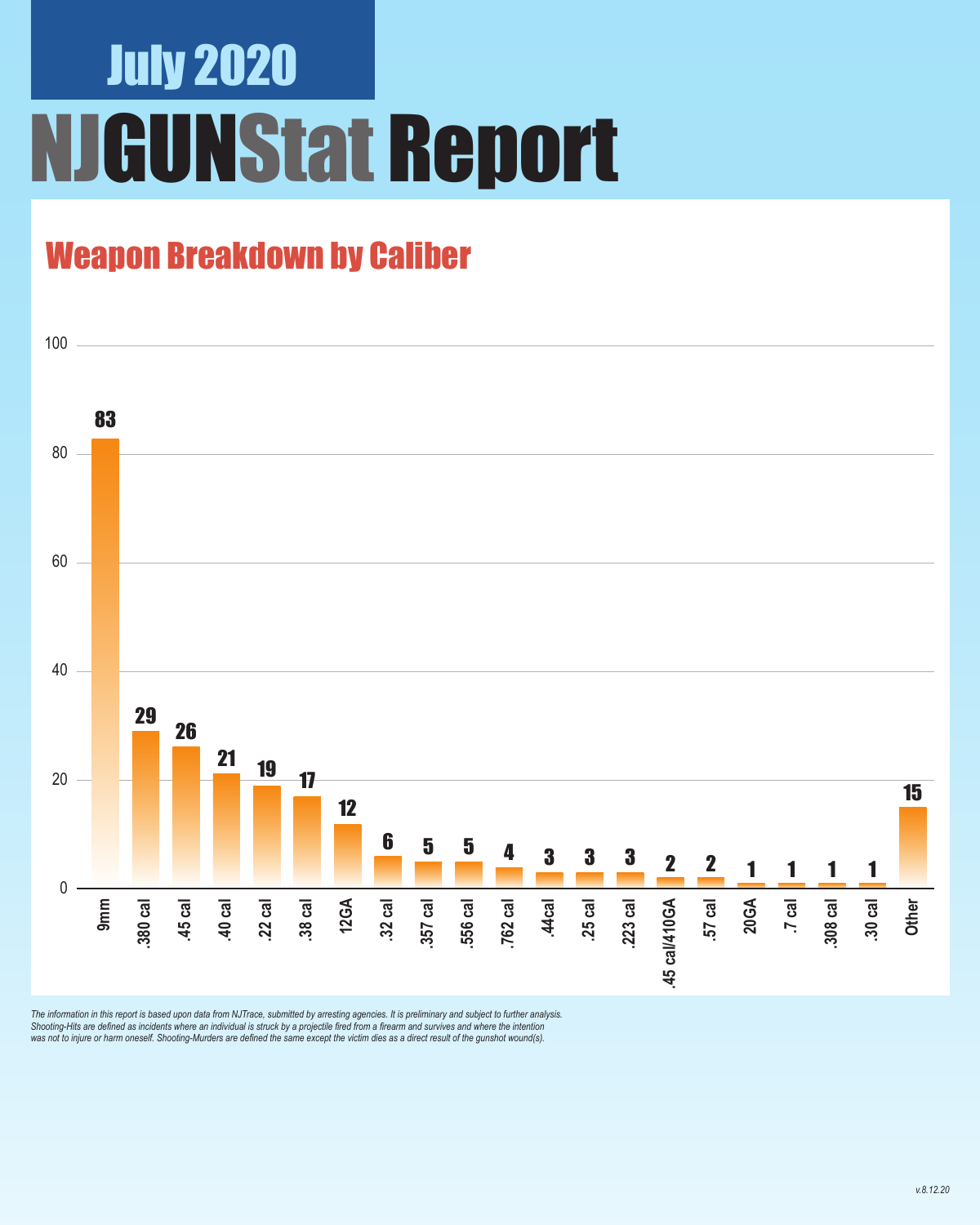# July 2020 UNStat Report

#### Gun Recovery Numbers Statewide

| <b>Total Crime Guns Recovered</b>                    | 259 |
|------------------------------------------------------|-----|
| Found Property/Turned in                             | 110 |
| <b>Guns with Possessors</b>                          | 149 |
| Individuals Arrested with<br>more than One Crime Gun | 7   |

### New Jersey Counties



#### New Jersey Cities



*The information in this report is based upon data from NJTrace, submitted by arresting agencies. It is preliminary and subject to further analysis. Shooting-Hits are defined as incidents where an individual is struck by a projectile fired from a firearm and survives and where the intention*  was not to injure or harm oneself. Shooting-Murders are defined the same except the victim dies as a direct result of the gunshot wound(s).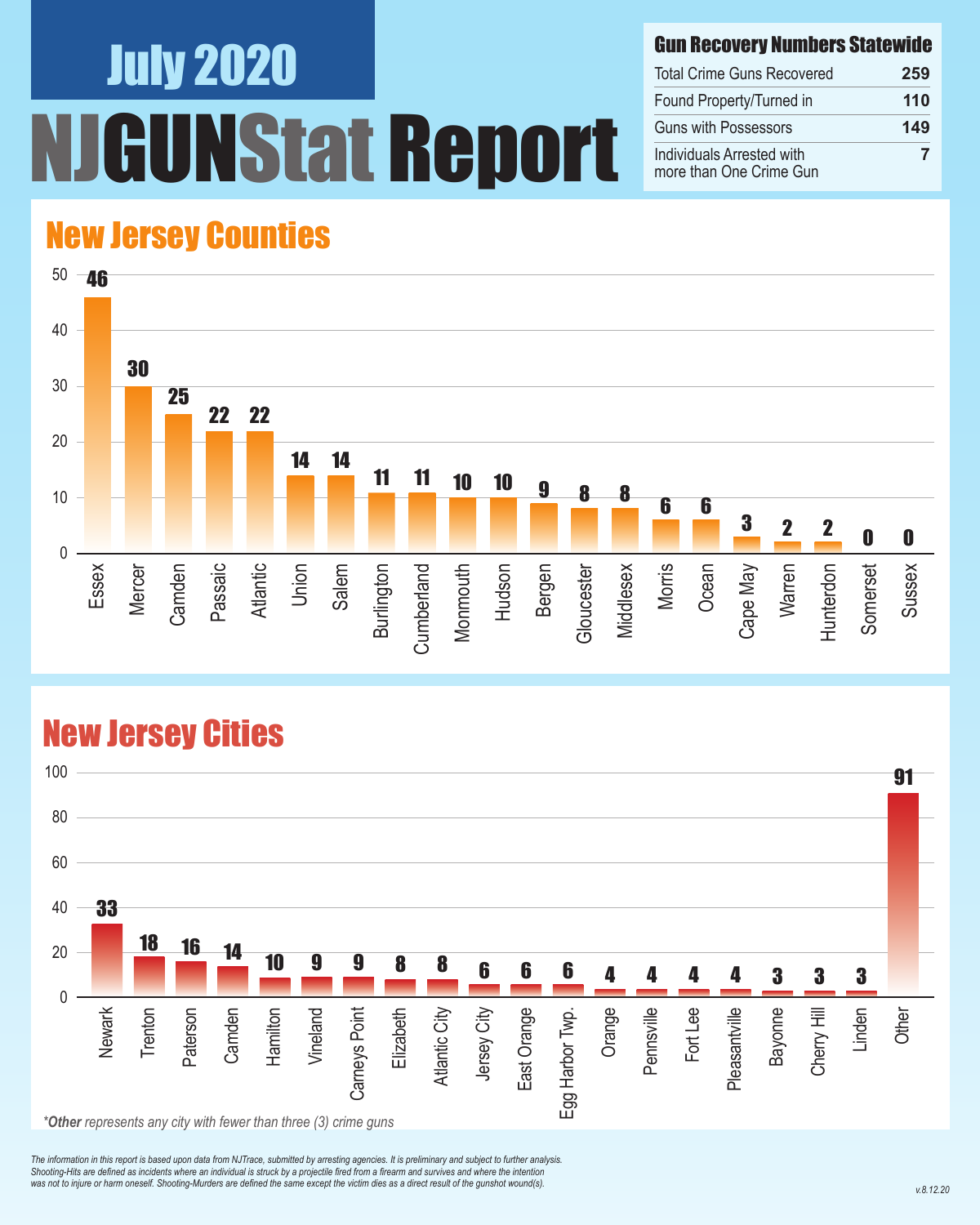# July 2020 NJGUNStat Report

### Weapon Breakdown by Manufacturer



*This chart reflects the information provided to the New Jersey State Police through NJTrace, a statewide program that relies on local police departments to input data on guns used in the commission of a crime. This chart does not rely on any reports from the federal Bureau of Alcohol, Tobacco, Firearms and Explosives (ATF). The information is preliminary and subject to further analysis.*